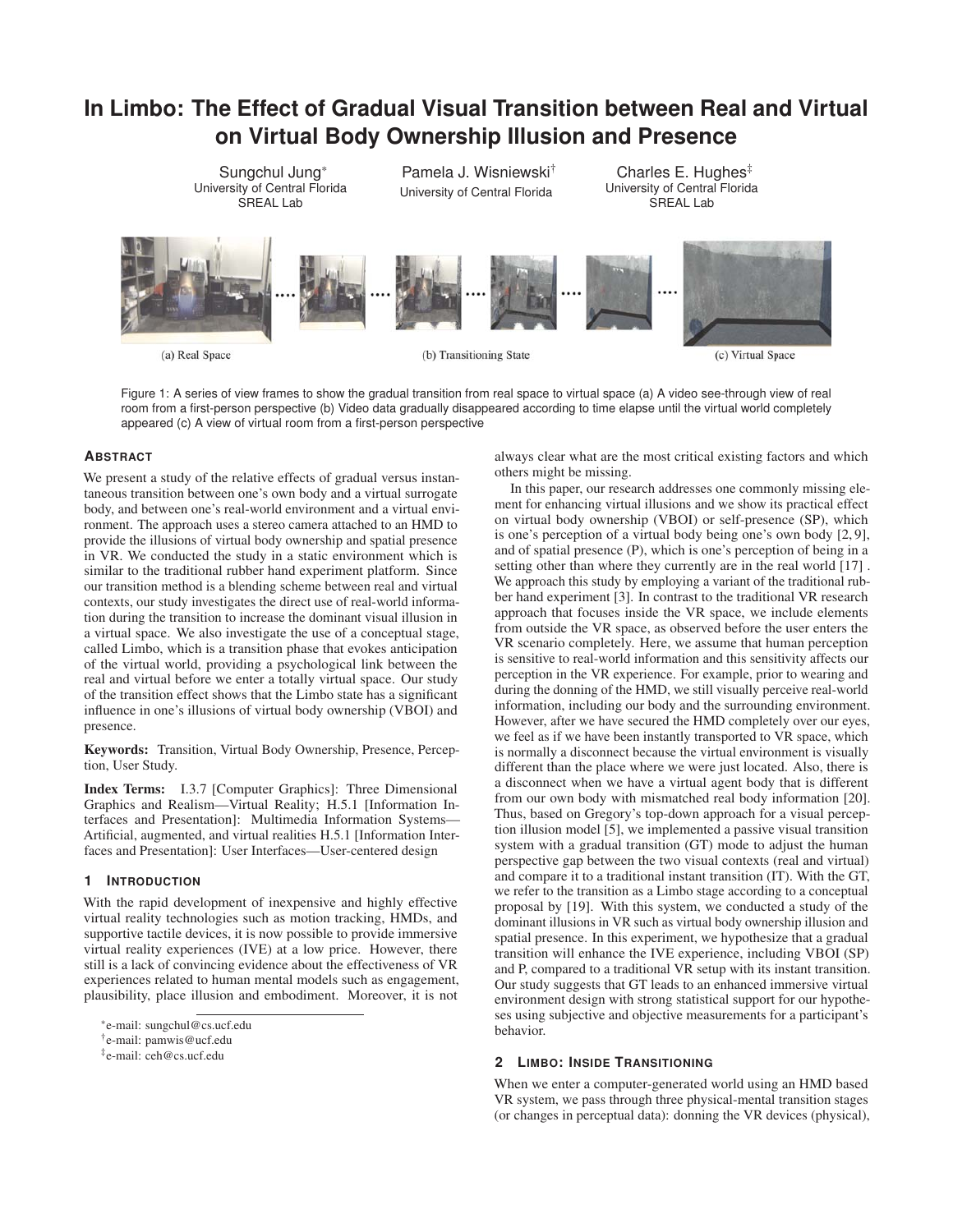

Figure 2: Transition Model for both gradual transition and traditional instant transition. The key concept for gradual transition to arouse Limbo is incorporating real-world information.

transitioning (mental) to VR while seeing the computer-generated world for the first time, before we completely entering VR space (physical/mental), which are similar to three of the five stages discussed in Sproll et al. [19]. In our paper, we focus on the transitioning stage that exists between two definite places (real and virtual), a stage where a user is conjecturing about the appearance of the emerging VR environment including their virtual body and adjusting to the mental gap between the distinctive spaces. This stage differs from transitional environments [21, 22] or preamble [18], since the user can not adjust regarding their own body because they were provided a purely virtual replica of their environment only, while we employed a real-world environment including real own body information. We call this space Limbo. To arouse the Limbo state, we stimulate the participant by visually transitioning to a virtual right hand with the same pose, from a first-person perspective, as the participant's real right hand. We include a haptic sensation by using an HTC Vive controller to gently tap the user's hand where the controller is accurately modeled in VR, so the tapping position, visual appearance and tactile feedback are the same for both the real and virtual hand.

In our experiment (see Figure 2), the transition begins while a participant is donning the VR equipment, a step which is generated by a human's physical actions. Once the HMD is in place, the transitioning to the virtual space may be triggered either actively through human behavior such as walking, gesturing, or pushing a button, or passively without the human's choice, depending on system design. The passive approach is adopted in the study reported in this paper. Regardless of the transition trigger mode, the user experiences a transition. However, the Limbo stage requires cues as we mentioned above to anticipate the VR environment while in transition to a completely computer-generated space. Similarly, we experience the de-transitioning in the inverse order while exiting the virtual world but that is not the focus here.

Generally in VR, the transition stage occurs without a critical impact on a user since rendering of the VR environment begins immediately after donning the HMD, while visually disconnecting from the real world. However, in our study we elongate the Limbo stage noticeably to give time for the user 's mind to adjust to the

mismatched visual information between real and virtual spaces. As previously noted, we expect a higher sense of virtual illusion from the GT approach.

# **3 RELATED WORK**

# **3.1 VBOI and Spatial presence**

As one of the dominant illusions, virtual body ownership (VBOI) shows a critical role in the VR environment when an user is controlling a virtual agent [15, 20, 25]. For a higher sense of VBOI, Argelaguet et al. have shown the influence of multiple factors including an avatar's resemblance to the human's appearance [1]. Also, Kilteni et al. summarized significant components for VBOI with positional congruence, synchronous visuotactile cues, synchronous visuomotor cues and anatomical plausibility [9].

# **3.2 Visual Perception**

A psychologist, Gregory suggested a scheme, called "ins-and-outs", for representing a relationship between human perception and illusion [5,6]. His research argues that perceptual knowledge (awareness through senses) and conceptual knowledge (abstractions from prior experiences) are combined to produce a meaningful understanding of the current reality. Recently, Jung et al. showed a positive effect of visually personalized real body information as a supportive component to increase VBOI and spatial presence using a similar approach to Gregory's work. They adopted a virtual mirror reflection of the participant's own body, which elicits human perspective even though the displayed real body parts were not directly involved in the task [7, 8]. Similarly, Adalberto et al. focused on eliciting human perception toward object recognition by substituting a real object with a similar virtual object in a VR space [12].

## **3.3 Transition**

A transition is a state change between a real and virtual world or a virtual and virtual world, and it is generally instantaneous. In our research, we focus on the real to virtual transition. As a first attempt to study a transition effect on spatial presence, Slater et al. created a replica in their laboratory of a real-world office, and a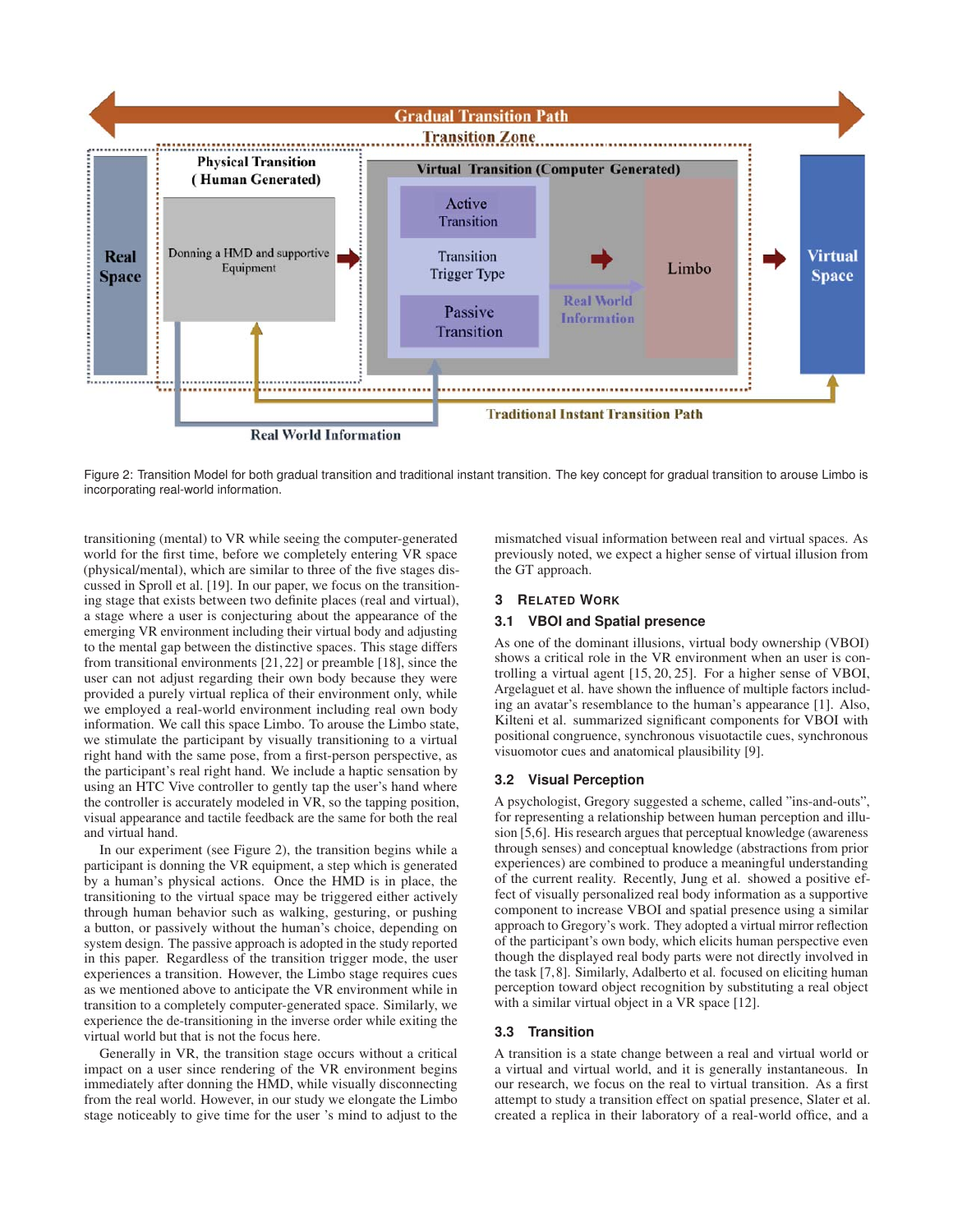virtual space that mimicked that office [14, 16]. To investigate the transition effect for virtual illusion, Steinicke et al. adopted [16]'s scheme, designing a virtual space that mimics a real-world office in which a participant conducted their experiment. The participants experienced a transition while they move to a virtual space through a virtual portal [21, 22] by the action of walking. From the previous studies, they found the positive effect of the transition for presence. Similarly, Valkov and Flagge proposed a smooth transition concept to increase immersiveness. Using a similar approach to that employed by [21, 22], they started the study from a virtual replica of their real laboratory. While the participants were walking around in the virtual laboratory wearing an HMD, the laboratory began to change a bit at a time to the virtual world, passively, without the participant's intentional behavior [24]. Based on the findings, Liang et al. reported the effect of four type of virtual transition for presence when a participant moves to a virtual space using a portal from another virtual space [10]. Recently, Smolentsev et al, conducted research to investigate the effect of a preamble to increase the virtual illusion of low fidelity VR presented on a 2D screen. They provide evidence that the predefined virtual replica of their laboratory as a preamble increases spatial presence regarding the new virtual space more effectively than the instantaneous advent of the new virtual space [18], further evidence of the applicability of Gregory's insand-outs schema [5, 6] to VR. While this type of transition effect happened between virtual worlds, Jeffrey et al. presented their demo experience for the transition effect from the real to a virtual world using a stereo camera attached to an HMD [11]. In this paper, we adopted their device design to allow the transition effect between the real and virtual world. In contrast to others, we investigated the transition effect on the virtual body ownership illusion and spatial presence, when the transition happens between the real and virtual world and involves a user's body parts.

## **4 EXPERIMENT**

To investigate the effect of the gradual transition for virtual body ownership and spatial presence, we implemented a visual blending method using a stereo camera with a virtual body in VR. Before we conducted the experiment, we posed the following hypotheses regarding the dominant illusions:

- VBOI Using a gradual transition will provide a higher sense of virtual body ownership illusion than having an instant transition.
- Spatial Presence Using a gradual transition will provide a higher sense of spatial presence than having an instant transition.

We used multiple measurements including questionnaires with a 7-point Likert scale and observed behaviors in this study. Our experiment is a 2x1 Between subject design intended to show the effect of a gradual transition. Before recruiting the participants, we conducted an a priori power analysis to determine the required sample size using G\*Power with a power of 0.80. This determined that we needed a minimum of 18 participants [4]. We recruited voluntary participants with normal to corrected-to-normal vision using on-campus fliers. Most participants had higher education backgrounds and were mainly in computer science. We conducted our experiment with 20 participants. We divided the participants into two groups, one for gradual transition as an experimental group with 10 participants (6 Male, 4 Female, Mean Age=29.5), and one for instant transition as a control group with 10 participants(8 Male, 2 Female, Mean Age=31.7). Our experiment was approved by our organization's Internal Review Board Office.

## **4.1 Experimental Platform**

Based on a VR extended version [15] of a traditional rubber hand experiment [3], we designed our study with a gradual transition

effect. In the real experiment space, we placed a desk and a chair with the HMD tracker behind the participant as seen in Figure 3(a). The participant wore a stereo camera attached HMD during this study while placing their right hand near a black-colored mark on a table. To collect the participant's objective response, we installed a web camera for recording their behaviors.



(a) Initial pose while the (b) Synchronization of tapping a real hand participant donning HMD and a virtual hand

Figure 3: Experimental platform based on rubber hand study

In this study, a primary experimenter gave a tactile feedback by gently tapping a participant's hand and forearm using a Vive controller (Figure 3(b)). In the VR space, the participant has a virtual body seen from a first-person perspective that is in a pose similar to that of the participant who is placing their right hand near the black-colored tape on the table. Also, the participant sees the virtual surrogate of the Vive controller that is tapping the virtual hand. While a participant is located in VR space, we arouse their sensation with two kinds of threats: one is a virtual knife attempting to stab the right virtual hand, and the other is a virtual spider walking on the right virtual hand (Figure 4). In this study, we used a unisex style virtual hand that was the same for male and female participants.



Figure 4: Virtual threats to arouse a participant illusion in VR space

#### 4.1.1 Gradual Transition Implementation

We rendered a real-world environment using a stereo camera attached to the HMD to provide a video see-through platform for the participant to observe the real world. The stereo camera offers 45 frames per second(fps) with 1280 by 960 screen resolution for each eye. For a visually convincing transition effect, we blended a camera view plane between the real and virtual worlds while controlling HSL (hue, saturation, and luminance) model-based color components using a simple equation (Equation 1).

$$
p = (ElapsedTime)/(FixedTimeDuration)
$$
 (1)

$$
(h,s,l) = (Lerp(h,p) * e1, Lerp(s,p) * e2, Lerp(l,p) * e3)
$$
 (2)

According to the time elapsed, we calculated a percentage for the current value for each color component using linear interpolation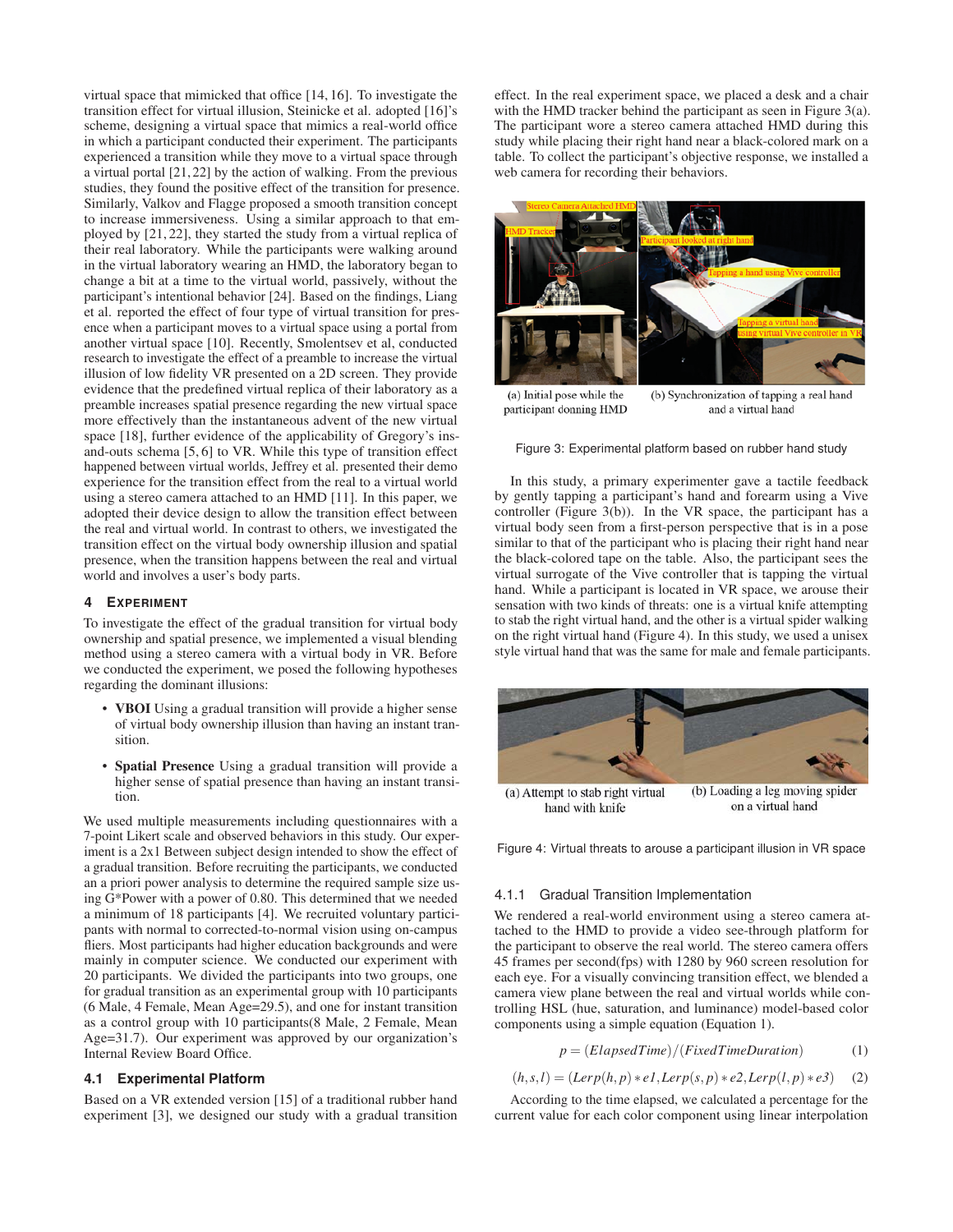#### Table 1: Questionnaire

| Item      | Ouestion                                                           |  |  |  |
|-----------|--------------------------------------------------------------------|--|--|--|
| P         | To what extent did you feel like you were really inside the        |  |  |  |
|           | virtual room?                                                      |  |  |  |
|           | To what extent did you feel surrounded by the virtual room?        |  |  |  |
|           | To what extent did you feel like you really visited the virtual    |  |  |  |
|           | room?                                                              |  |  |  |
|           | To what extent did you feel that the virtual room seemed like      |  |  |  |
|           | the real-world?                                                    |  |  |  |
|           | To what extent did you feel like you could reach out and touch     |  |  |  |
|           | the objects in the virtual room?                                   |  |  |  |
| <b>SP</b> | To what extent was the avatar an extension of yourself?            |  |  |  |
|           | To what extent did you feel if something happened to the avatar    |  |  |  |
|           | it felt like it was happening to you?                              |  |  |  |
|           | To what extent did you feel that the avatars body was your own     |  |  |  |
|           | body?                                                              |  |  |  |
|           | To what extent did you feel that the avatar was you?               |  |  |  |
|           | How much did the avatars actions correspond with your actions?     |  |  |  |
| VBOI      | I felt as if the virtual representation of the hand was part of my |  |  |  |
|           | body.                                                              |  |  |  |
|           | I thought that the virtual representation of the hand could be     |  |  |  |
|           | harmed by the virtual danger.                                      |  |  |  |
|           | Sometimes I had the feeling that I was receiving the hits in the   |  |  |  |
|           | location of the virtual arm.                                       |  |  |  |
|           | During the experiment there were moments in which it seemed        |  |  |  |
|           | as if what I was feeling was caused by the black controller that   |  |  |  |
|           | I was seeing in the virtual space.                                 |  |  |  |
|           | During the experiment there were moments in which I felt as if     |  |  |  |
|           | the virtual arm was my own arm.                                    |  |  |  |

multiplied by constants *e1, e2, e3*, respectively. We iteratively calculated the color value until the percentage reached zero, which means a totally transparent video stream, so the participant sees only the virtual world behind the video data plane (Figure 1). We fixed the gradual transition effect to take 30 seconds in our experiment.

## 4.1.2 Measurements

According to Slater et al., using only a subjective measurement is not sufficient to assess dominant illusions in virtual environments [13]. Thus, we assessed virtual body ownership and spatial presence using subjective measurements based on questionnaires, and objective measurements based on each participant's behaviors. For the subjective measurements, we adopted pre-validated questionnaires called spatial-presence (P), and self-presence (SP) by Bailey et al. [2]. Even though they use the term self-presence instead of virtual body ownership, we determined the set of questions represents the body ownership property. For comparison purposes of self-presence, we adopted VBOI questionnaires from [15] and [1] with slight modifications based on our study context. Before analyzing the corrected data, we ran Cronbach's alpha test as a validation [23]. Lastly, we created a set of post questions for comparison purposes between the gradual transition effect and the instant transition effect. We provide our subjective measurement items for VBOI in Table 1. Objective responses were collected by recording all behaviors with a web camera.

# 4.1.3 Protocol

Before we conducted our study, each participant read an informed consent and filled in demographic data while in a waiting area. After completion of the demographics, the participant entered the experiment room, which is an isolated space to avoid distractions. We verbally provided overall instructions for the experiment and required actions to conduct the study before they actually participated. After the instruction, we asked the participants to close their eyes

while sitting on a stool because we wanted to prevent any visual transition while the participants were donning the HMD. Up to this step, both GT and IT employ the same procedure.

After donning the HMD with their eyes closed, we asked participants to enter into an initial pose and to open their eyes, look around the environment, and look at their right hand. For a GT, we tapped the participant's real hand and forearm using the Vive controller for about 20 seconds as an arbitrarily chosen time duration, and asked them to look around the environment again, while the transitioning was taking place. After finishing the transition, we asked the participant to look at their hand (we did not mention real or virtual) while we kept providing the tactile feedback with the same tapping interval in the VR space. When we stopped tapping the arm and hand, we suddenly changed the black Vive controller to a knife. We held the knife in the air for five seconds and we then attempted to stab the participant's virtual hand, but we did not actually touch the participant's hand. After the event, we placed the knife on a virtual table, and a virtual spider suddenly showed up, moving its legs on the virtual hand with tactile feedback using the experimenter's fingers to give a sense that mimics the spider walking on the hand. We ran each event only one time, and for just over five seconds. After the second event, we asked the participant to look at the environment and ran the inverse transition effect to return to the real world. After the change to the real world, we asked the participant to close their eyes and take off the HMD.

For an IT, we conducted the same procedure as for GT except we rendered a black screen during the transition. The participant entered the virtual world instantly right after they donned the HMD and opened their eyes.

After finishing the experiment, each participant filled in a subjective questionnaire while in a waiting place. For a comparison between the two types of transitions, we asked participants to enter the study with the alternate study conditions again like a Withinsubject test for post questionnaire only, so we did not correct data from the second study. After the second experience, the participant responded to a comparison question, which ended their involvement in the study.

# **5 ANALYSIS**

# **5.1 Questionnaire**

Before we analyzed the collected subjective data, we assessed construct validity of multiple items in the same categories using Cronbach's alpha, and all four items were satisfied with  $\alpha > 0.7$ . To analyze the subjective measurements, Mann-Whitney test was used for all items, since our data did not show a normal distribution with the Anderson-Darling method, which means they were nonparametric data. We observed the explicit outcome that GT (Blue bar) is more influential on VBOI and presence as seen in Figure 5. We provide the interquartile range box with outlier and median symbol in all box-plot graphs along with median confidence interval box at the 95% level with the white colored dotted box inside each bar. Along with the graph, we found a significant difference for all dependent variables: spatial-presence (*p*<0.006), self-presence (*p*<0.012) and VBOI (*p*<0.001) respectively. Interestingly, both self-presence and VBOI showed a positive impact when a Pearson's product-moment correlation was run to assess the relationship between them as one construct. Since the test shows  $r(18) = .40$ ,  $p$ <0.005, which is a moderately positive correlation, and Cronbach's alpha confirmed a strong relation of  $\alpha > 0.92$ , we assume we can treat these as one dependent variable in this study. Through our open question, only one participant reported any discomfort and that was in the GT condition. We provide numerical results in table 2. We calculated P value at the 5% significance level for all classes.

We also collected qualitative feedback from participants to triangulate our quantitative results from the post comparison question, seen in the pie chart (Figure 6).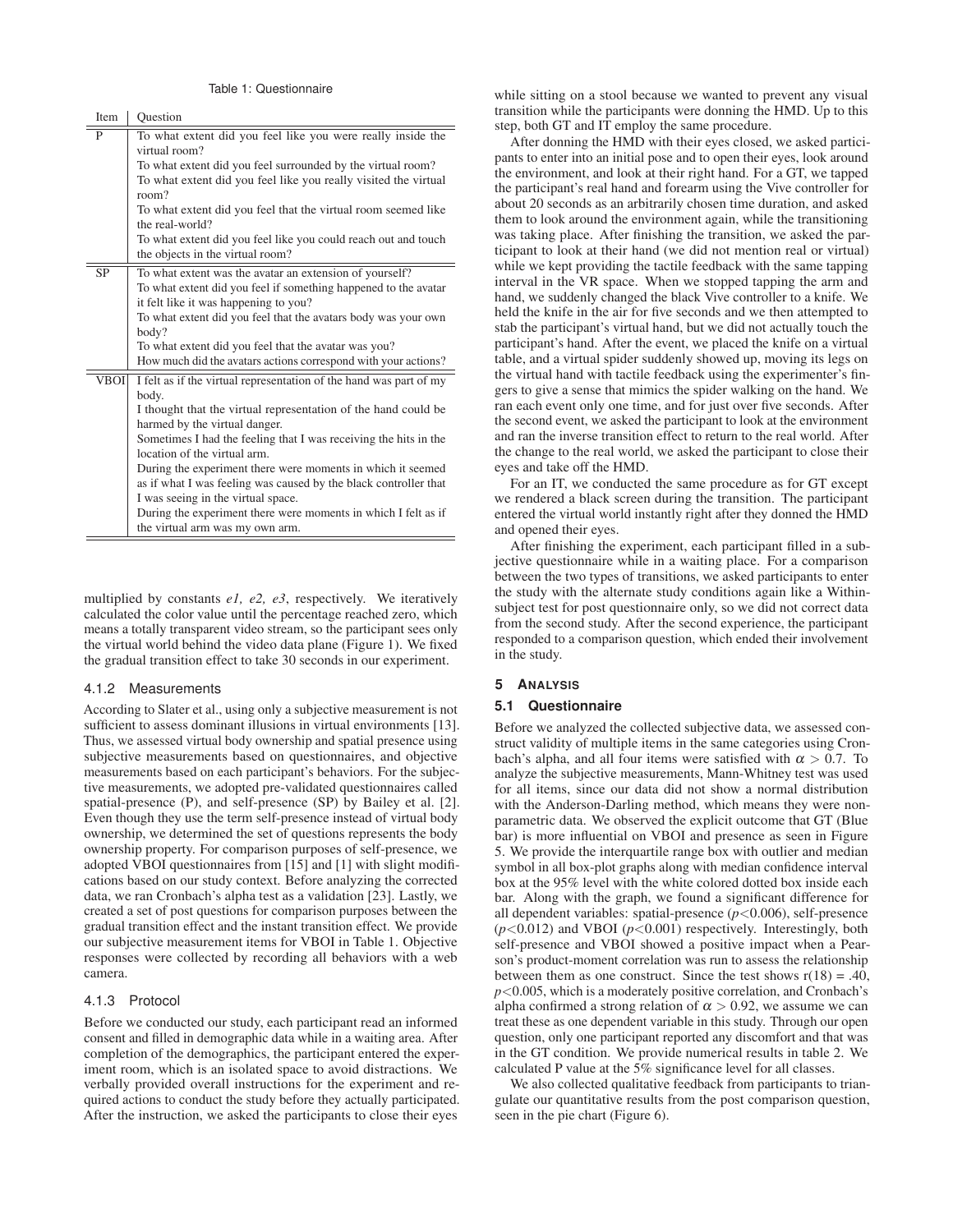

Figure 5: Subjective Result. Gradual transition shows a significant difference for spatial presence and virtual body ownership illusion

Table 2: Descriptive Statistics with mean value(SD) and median

| Item                             | P-Value   | <b>GT</b>           | TГ                 |
|----------------------------------|-----------|---------------------|--------------------|
|                                  |           | $\mu(\sigma)$ , Mdn | $\mu(\sigma)$ ,Mdn |
| Spatial Presence, $\alpha$ =0.92 | P < 0.006 | 5.32(1.19), 5       | 4.42(1.70), 5      |
| Self Presence, $\alpha$ =0.89    | P < 0.012 | 5.62(1.18), 6       | 4.7(1.75), 5       |
| VBOI, $\alpha$ =0.78             | P < 0.001 | 6.12(1.14), 6       | 5(1.81), 5.5       |

Regarding system preferences, it seems there was not a significant difference, though 10 participants (50%) voted for gradual transition. However, even though there was no reported difference between the transition methods, 10 participants (50%), felt more spatial presence in the gradual transition scenario, and 12 participants (60%) voted for gradual transition regarding a higher sense of VBOI.

## **5.2 Behaviors**

To analyze a participant's behavior, we reviewed recorded videos from this study. Because of a recording error, we dropped one data entry from the instant transition, so we observed 10 recordings for gradual transition while we observed only 9 recordings for instant transition. Since emotion is ambiguous to classify accurately, we simply coded the behavior based on three categories: audible noise, physical body movement, and no observed reaction. For example, if a participant made any verbal or non-verbal noise after the event was triggered, we coded it as a response. Similarly, if a participant showed body movement even slightly after the threat happened, we coded it as their response. We present the graph with accumulated



Figure 6: Post Result. We represented the result with a pair (number of votes, percentage). When asked directly, more participants preferred the gradual transition overall, stating that it made them feel as if they were in the virtual office (spatial presence) and as if the virtual arm was their own (VBOI).

number of behaviors in each category (Figure 7).



Figure 7: Behavior Result. Gradual transition case shows higher number of behavioral reactions compared to Instant transition case

From the recording results, we found there were a greater number of audible noises and body movements aroused with gradual transition, though the number of participants who reacted at some point was similar for GT and IT. Because both conditions are enough to arouse a sensation, participants exhibited behavioral responses in all cases since we provided the known critical elements for the sensation, such as visuotactile, resemblance, and positional congruence for both conditions. However, we conclude that gradual transition gave a stronger illusion than instant transition. We will explain this conclusion in detail in the discussion section.

### **6 DISCUSSION AND LIMITATION**

In this paper, we conducted a virtual hand study focused on the effects of a gradual transition on virtual body ownership illusion and spatial presence, using multiple measurements questionnaires and recorded behaviors. From the result, we found a statistically positive effect of the GT for VBOI and spatial presence explicitly in comparison to IT. We also confirmed that self-presence and VBOI were similar constructs with correlation analysis and Cronbach's alpha, allowing us to combine these constructs into one. Thus, our results support our research hypothesis that gradual transition will provide more VBOI and spatial presence in comparison to traditional instant transition. Along with these results, we are confident that our implementation provided a useful Limbo status during which the participants could adjust to the conflicting information between the real and virtual worlds. One more noticeable feature of this study was the Vive controller, since we gave a continuous tactile feedback using the controller, and the participant felt the same tapping feedback while they saw the same shape of the controller in both the real and virtual spaces, a connection that might have worked as a mentalphysical link or cue between the distinct spaces. Interestingly, the question "Sometimes I had the feeling that I was receiving the hits in the location of the virtual arm." shows a significant difference between GT and IT with  $(p<0.021)$  and GT achieving a higher mean value, even though we tapped on the identical location with the same regular time interval in both cases.

In contrast with the positive effect, we found that there is no difference regarding system preference as seen in the first chart based on a post questionnaire. From these results, we guess that our gradual transition system is not effective as a convenient interface to entering virtual space, perhaps because the video see-through might arouse some confusion because of its relatively low frame rate and narrow field of view. In addition, HSL color component based gradual transition is quite sensitive to light conditions in the real world, so this might not be applicable to the transitions required in all VR applications. Finally, we had some trouble rendering the virtual hand in the exact location of the participant's real hand, so we asked our participants to look at the environment instead of looking at their right hand during the gradual transition.